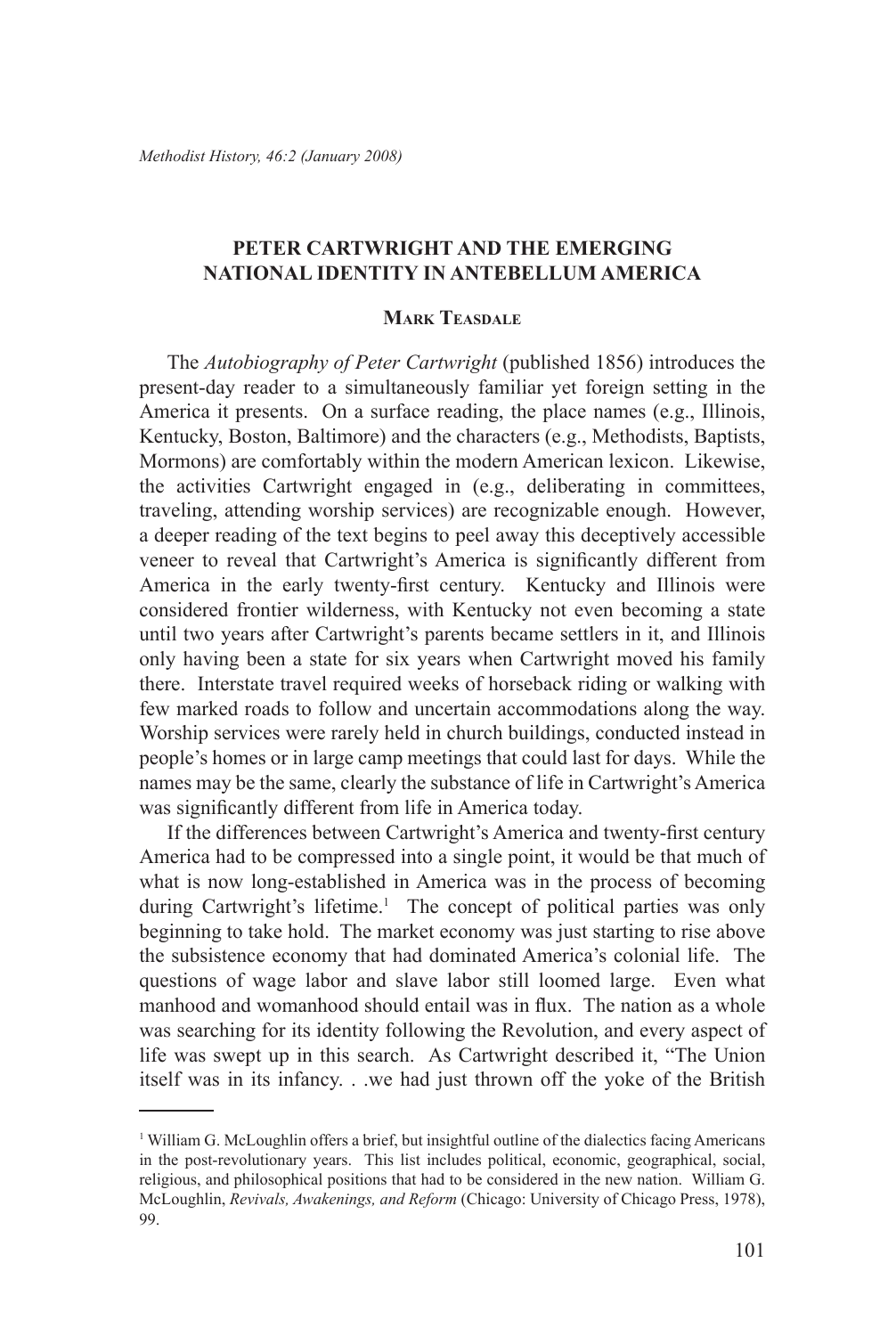government, just ended a bloody war."2 In this early and impressionable stage of the nation's life, the American people were faced with determining what the nation would look like in its maturity.

That the uncertainties of American identity should find voice in Cartwright's *Autobiography* is no surprise. Since "American Methodism was the largest, most geographically diverse movement of middling and artisan men and women in the early republic,"<sup>3</sup> the memoirs of a Methodist circuit rider become a likely place for the quest to determine a uniform American identity to be expressed. Given Cartwright's remarkable and variegated career which allowed him access to national, state, and local aspects of American life, it is even more appropriate that the American identity would find itself under consideration in his memoirs. Whether intending to or not, Cartwright's autobiographical musings and anecdotes are a rich trove disclosing who Americans thought they were and what they thought they should become.

# **Liberty, Politics & Democracy**

For Cartwright the central feature of the American identity, and the feature to which he was most committed, was liberty. This commitment is clear in the third and fourth sentences of his *Autobiography*: "My father was a soldier in the great struggle for liberty, in the Revolutionary war with Great Britain. He served over two years."4 Even though Cartwright was not born until after his father's military service, his father's willingness to sacrifice for the nation's independence impressed him deeply. Liberty was something to be fought for and was worth dying to gain. As his *Autobiography* makes clear, this is a point that he never ceased to remind his listeners of throughout his ministry.

For Cartwright, becoming a Methodist epitomized the liberty America had purchased in the Revolution. When a person became a Methodist, that person declared his or her personal liberty to worship according to his or her conscience. Cartwright raised this point on numerous occasions when dealing with preachers from other denominations that resisted the influence of the Methodists. In one case, speaking to a Presbyterian minister who had forbidden him from forming a Methodist society in a traditionally Presbyterian neighborhood, Cartwright responded, "the people were a free people and lived in a free country, and must and ought to be allowed to do as they pleased." Later, speaking directly to the people of the neighborhood, Cartwright expressed a similar sentiment, "I then told them my father had fought in the Revolution to gain our freedom and liberty of conscience; that

<sup>2</sup> Peter Cartwright, *Autobiography of Peter Cartwright* (Nashville: Abingdon Press, 1984), 100.

<sup>3</sup> John H. Wigger, *Taking Heaven by Storm: Methodism and the Rise of Popular Christianity in America* (Chicago: University of Illinois Press, 2001), 6.

<sup>4</sup> Cartwright, 25.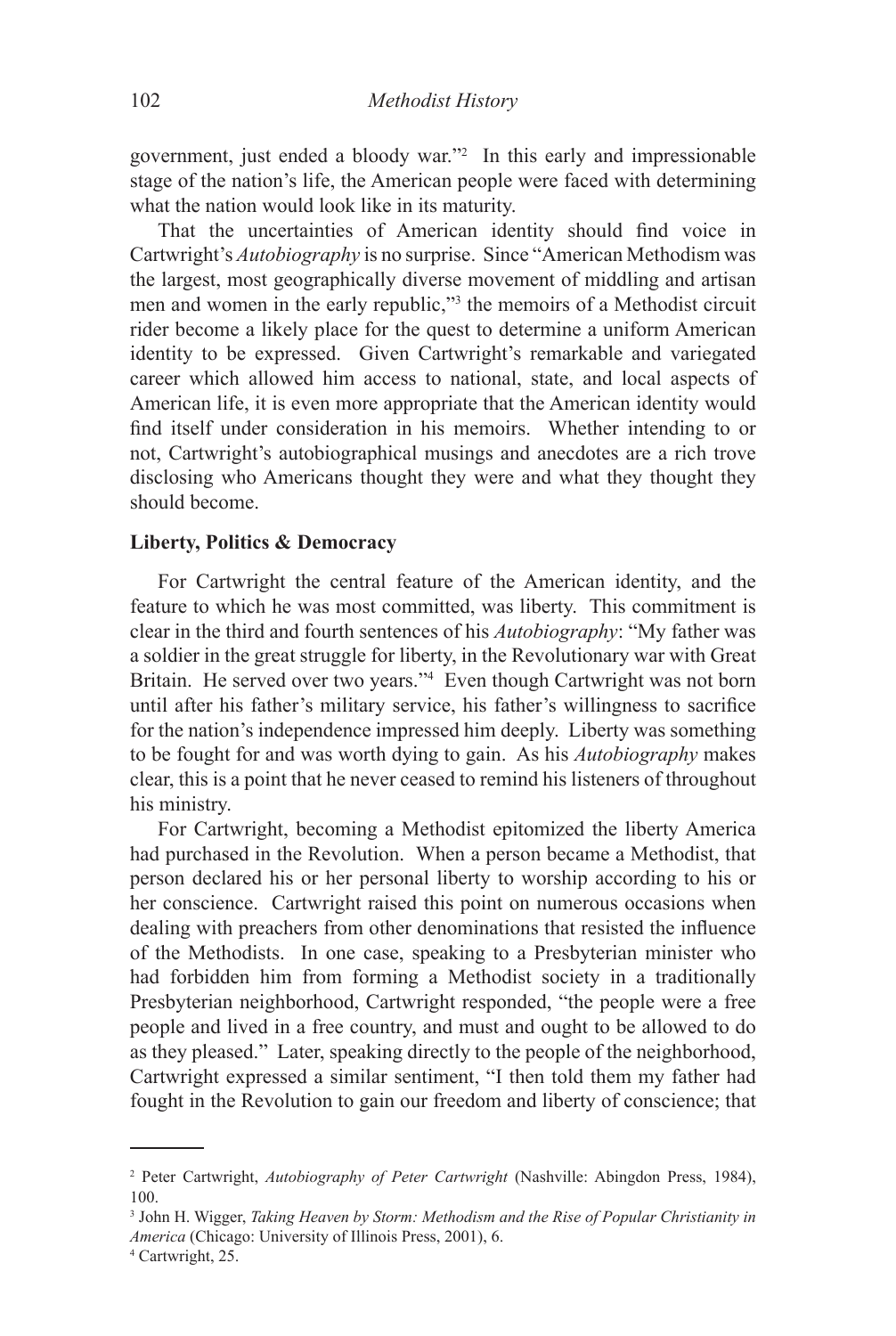I felt that my Presbyterian brother had no bill of sale on the people."5 He then offered an invitation to leave the Presbyterian fellowship and join a Methodist society.

Cartwright's concern with liberty reflected the national political developments that were occurring over the course of his early ministry. During the first two decades of the nineteenth century Thomas Jefferson's appeal to form a nation based on the ideal of fee-simple yeomen had captured the imagination of the new Americans, convincing them to oust the old hierarchies that Federalism represented. This led to the Jeffersonian Republicans unseating the Federalists from power in Washington. Cartwright and his family fully supported this shift. In 1789, Cartwright's father had voted for James Monroe (a staunch supporter of Jefferson) for congress, and Cartwright himself named his first son Madison after James Madison, Jefferson's hand-picked successor to the White House.<sup>6</sup>

However, Jeffersonian Republicanism was only the beginning. Jefferson's ascendancy to the presidency "had the unforeseen effect of spurring action among ordinary Americans for even wider democracy."7 This effect would come into full flower with the election of Andrew Jackson as president in 1828.

This push toward Jacksonian Democracy came on the heels of the Panic of 1819, caused when the Second Bank of the United States, which Jefferson had chartered, called in loans in an attempt to restrict the rampant post-War of 1812 speculation. The result of this action was to bankrupt those who had extended their businesses on credit. This, in turn, impacted a vast number of people who were neither speculators nor belonged to the monied class, but who nonetheless had been drawn into the newly emerging market economy through the growing requirement for purchasing goods on credit. Not only did the panic cause these people financial distress, it also crushed their ability to maintain the republican virtue of "public usefulness"8 making the panic both a moral and economic struggle. Andrew Jackson, who "waged a blood feud against banks, corporations, and money men whose privileges and schemes (he claimed) made life harder for common people" became a hero for those who faced ruin by no fault of their own.<sup>9</sup>

Jackson also inspired people because of his renown as the commanding general against the British at the successful Battle of New Orleans in the War of 1812. This success was certainly not lost on Cartwright, who wrote of the Methodists who went to fight in the war, "A braver set of men never lived…and many of them volunteered and helped to achieve another glorious

<sup>5</sup> Cartwright, 90-91.

<sup>6</sup> Robert Bray, *Peter Cartwright, Legendary Frontier Preacher* (Chicago: University of Illinois Press, 2005), 83.

<sup>7</sup> Sean Willentz, *The Rise of American Democracy* (New York: W. W. Norton & Company, 2005), 178.

<sup>8</sup> Scott A. Sandage, *Born Losers* (Cambridge, MA: Harvard University Press, 2005), 32.

<sup>9</sup> Sandage, 40.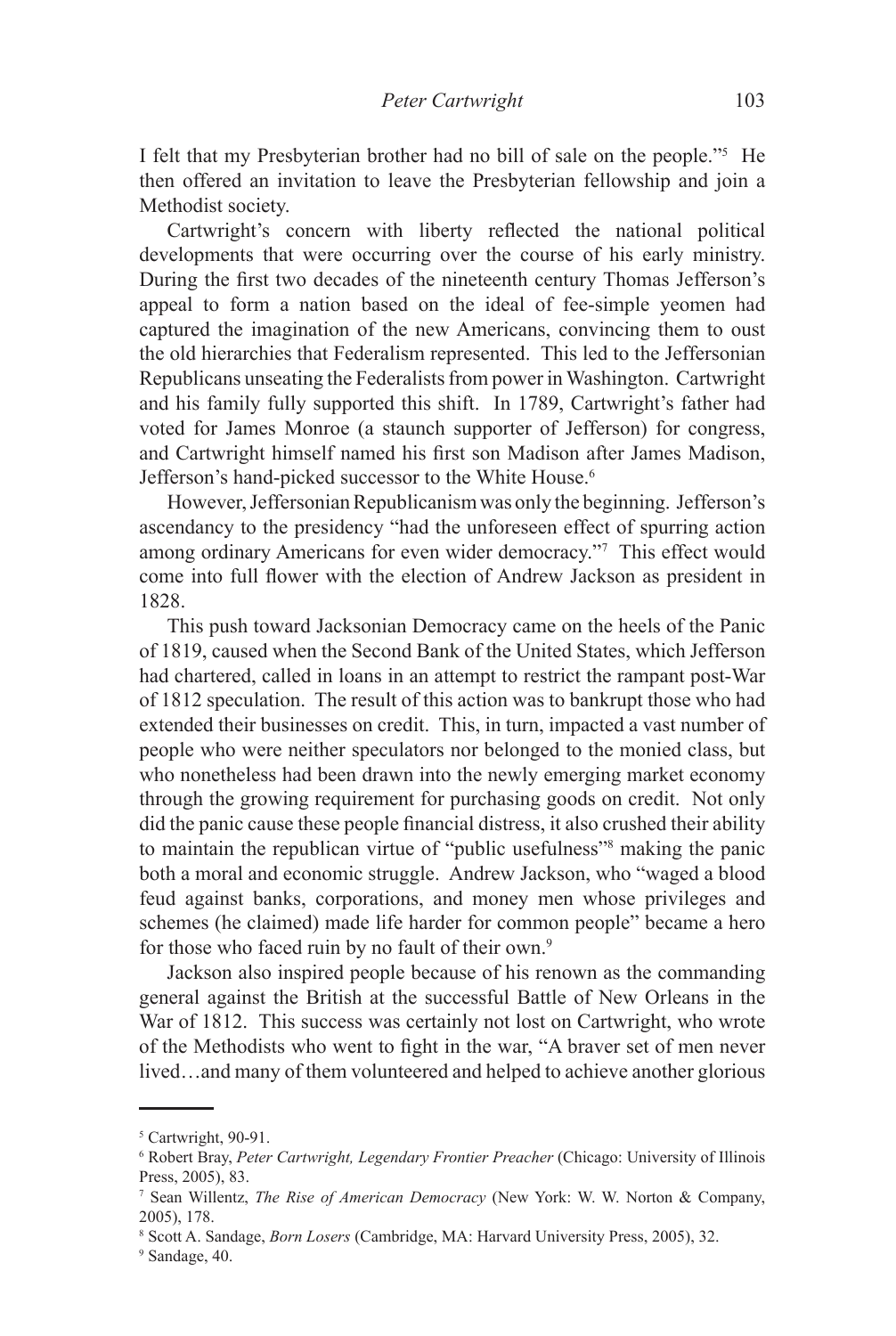victory over the legions of England, and her savage allied thousands… under General Jackson."10 More than Jackson's military record, though, Cartwright respected Jackson because Jackson seemed to embody the very liberty that Cartwright so prized, "General Jackson was certainly a very extraordinary man. He was, no doubt, in his prime of life, a very wicked man, but he always showed a great respect for the Christian religion, and the feelings of religious people, especially the ministers of the Gospel."11 This is indeed high praise from Cartwright, who was impressed with both Jackson's willingness to support the liberty of the nation as well as the liberty of individuals to express their Christian faith. Cartwright's two anecdotes about Jackson, though almost certainly fabrications,<sup>12</sup> both in which Jackson defended Cartwright's beliefs and preaching, further secure this point. It is little wonder that, when Cartwright ran for office, he did so under the banner of the Democratic Party.

In spite of Cartwright's involvement in the Democratic Party, Cartwright had no great love of politics. His two terms in the Illinois state legislature only furthered this dislike, leading him to state that his time as a lawmaker had put him in contact with "the muddy waters of political strife."13 However, by his own accounting, he was willing to brave these waters and the dirt in them in order to deal with the most pressing issue of antebellum America, one that was creating two mutually exclusive national identities as partisans lined up for and against it: slavery.

# **Slavery, Reform & Union**

Cartwright was deeply opposed to slavery. When explaining why he moved his family from Kentucky to Illinois, his primary reason was so that, "I would get entirely clear of the evil of slavery."<sup>14</sup> For Cartwright, evil was the only word that was fit to describe slavery. He opined, "Slavery is certainly a domestic, political and moral evil. . . I will not attempt to enumerate the moral evils that have been produced by slavery; they are legion."15 Particularly reprehensible to Cartwright was the idea of reinstituting the slave trade "with all its damning, murdering influences. . .[that] stands reprobated by every Christian nation that deserves the name, and has the broad seal of reprobation set on it by God himself."<sup>16</sup> In a bitingly sarcastic passage, Cartwright attacked Methodist preachers from the south who had sought to defend the slave trade by claiming that it was a matter of Christian benevolence to bring slaves from the heathen land of Africa to the Christian land of America. In

<sup>10</sup> Cartwright, 96. Bray also discusses at length the possibility that Cartwright himself served under Jackson at the Battle of New Orleans. Bray, 69-71.

<sup>&</sup>lt;sup>11</sup> Cartwright, 134.

<sup>12</sup> Bray, 84.

<sup>&</sup>lt;sup>13</sup> Cartwright, 178.

<sup>&</sup>lt;sup>14</sup> Cartwright, 165.

<sup>&</sup>lt;sup>15</sup> Cartwright, 93-94.

<sup>&</sup>lt;sup>16</sup> Cartwright, 238.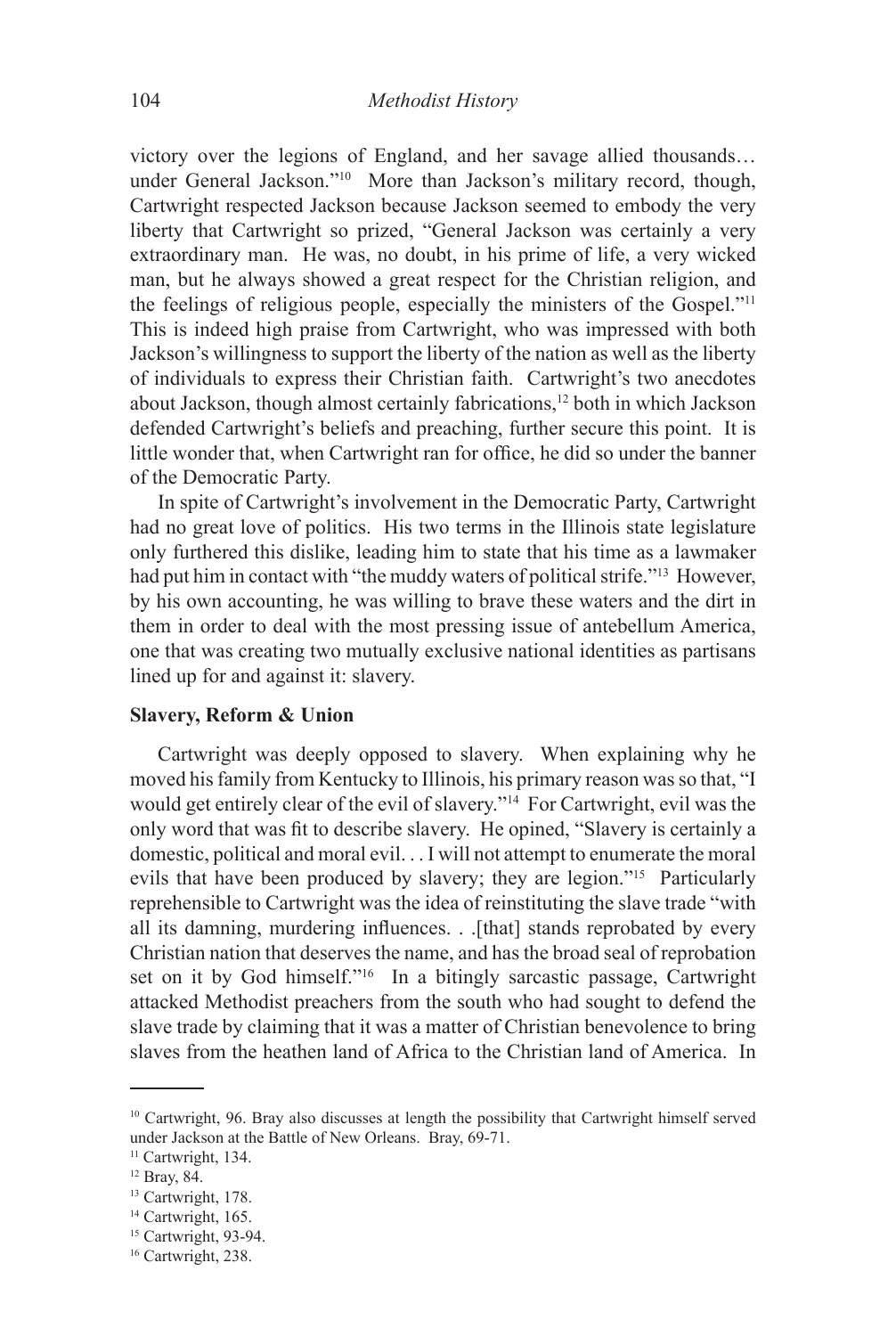this passage he described what he perceived to be the two primary evils that occurred under the slave trade, the separation of families and the slaughter of thousands of Africans in the process of capturing and shipping them to the United States. He concluded caustically, "And let the officers of these slave vessels never forget to tell these savage tribes that there is at least one very popular Church in America that sanctions all these operations, and will justify them; namely, the Methodist Episcopal Church, South."<sup>17</sup>

In sharing these sentiments, Cartwright used similar tactics as those employed by the reformers who sought to stir support for the abolition of slavery by focusing on the violence endemic to slavery in their propaganda to provoke Northern sympathy for the slaves. "To arouse popular opposition to the evil practices they [the antebellum reformers] sought to eradicate, they deemed it necessary to display those practices in all their horror: "civilized" virtue required a shocked spectatorial sympathy in response to pain scenarios both real and willfully imagined."<sup>18</sup> These presentations could be particularly powerful when linked with evangelical religion. Cartwright, as an evangelical and a revivalist would have therefore been uniquely suited to make the anti-slavery appeal as he did. "Evangelical religious practice made popular a style of moral reasoning from sympathy and compassion that was best developed in the revival churches."19

While Cartwright may have shared the abolitionists' strategies for arousing sympathy for slaves, he was not as open to participating in the political remedies championed by some abolitionists against slavery. His reason for this was that he opposed any activity that brought disunity into either the nation or the church. As a Democrat, Cartwright had great faith in the ability of people to choose the best way to live provided that the choices were fairly presented to them. When politicians interfered with this process by seeking to mandate what the people should choose, they caused nothing but strife and discord. For Cartwright, this is precisely what political abolitionism had done: "What has all this violent hue and cry about proscriptive abolitionism done? . . . It has riveted the chains of slavery tighter than ever before; it has blocked up the way to reasonable and practicable emancipation; it has engendered prejudice; it has thrown firebrands into legislative halls."20 In

<sup>&</sup>lt;sup>17</sup> Cartwright, 239.

<sup>&</sup>lt;sup>18</sup> Karen Halttunen, "Humanitarianism and the Pornography of Pain in Anglo-American Culture" in *The American Historical Review*, Vol. 100, No. 2. (Apr., 1995), 330.

<sup>&</sup>lt;sup>19</sup> Elizabeth Clark, ""The Sacred Rights of the Weak": Pain, Sympathy, and the Culture of Individual Rights in Antebellum America" in *The Journal of American History*, Vol. 82, No. 2. (Sept., 1995), 476. This attempt to engender the sympathy of others by exposing them to the violence experienced by slaves also connects with the present historiography being developed around slavery. Walter Johnson makes this point in a way that sounds similar to Cartwright's vehement denial that the violence of the slave institution could in any way be connected to the good graces of the Methodist Episcopal Church, "This pervasive violence belies the influential claim that slaveholders were able to extract a sort of unwitting consent from their slaves." Walter Johnson, *Soul by Soul* (Cambridge, MA: Harvard University Press, 1999), 206. 20 Cartwright, 274.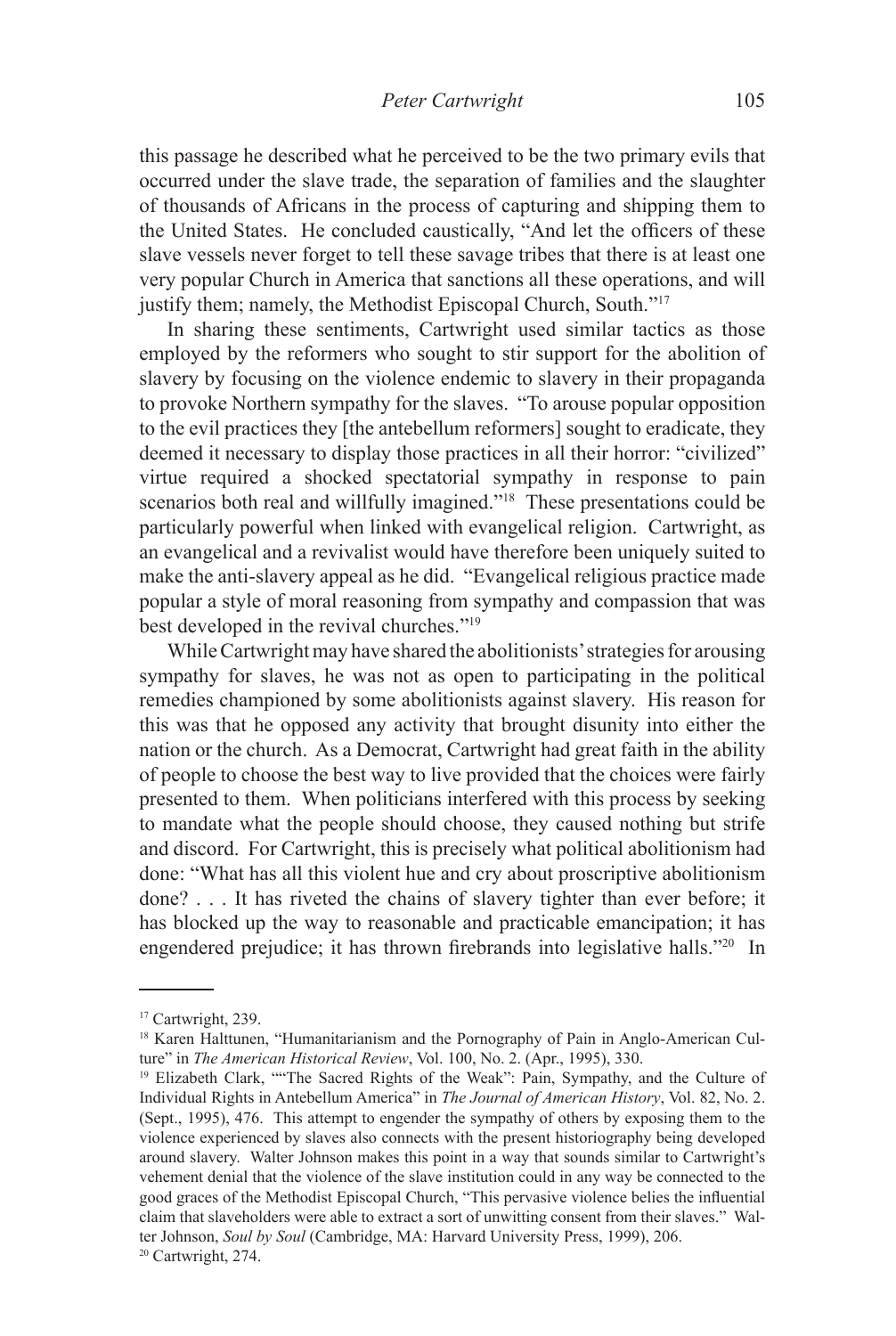place of political abolitionism, Cartwright pointed his fellow preachers to the use of moral suasion as the only means of ending slavery, "the most successful way to ameliorate the condition of the slaves, and Christianize them, and finally secure their freedom, is to treat their owners kindly and not meddle politically with slavery. Let their owners see and know that your whole mission is the salvation of the slaves as well as their owners."21 In an almost prophetic passage, Cartwright proclaimed that if the evil of slavery was only to be met by political adversaries rather than preachers of the gospel that sought to bring salvation, then "this glorious Union will be dissolved, a civil war will follow, death and carnage will ensue, and the only free nation on the earth will be destroyed."22

If the abolitionists could be blamed for inflaming tensions with slaveholders politically, then the slaveholders themselves were guilty of the greater crime of secession. The height of political folly, for Cartwright, was to dissolve a good and righteous union, whether that union was national or denominational. It was the dissolution of the latter kind of union that had personally involved Cartwright. At the 1844 General Conference of the Methodist Episcopal Church, the issue of slavery was brought to a head over Bishop James O. Andrew's inheritance of slaves from his wife's family. This resulted in a line of division that led to the formation of the Methodist Episcopal Church, South. This line was agreed to by the vast number of delegates as a peaceable way to bring an end to the decades-long battle that slavery had brought to the denomination. However, Cartwright stood in adamant opposition to this action because he considered it a terrible evil for the denomination to rend itself apart in this way.23 His reasoning for this was both legal and democratic, "the General Conference had no constitutional right to form this sham line of division that they did, and thereby force thousands of our pious and devoted members south of that line to take their membership in an openly avowed slaveholding Church, or remain forever without Church privileges."<sup>24</sup> In making this argument, Cartwright joined at least two presidents that likewise believed in the illegality of sundering a political union. Andrew Jackson refused to back down from the nullification battle with South Carolina, claiming that states did not have the right to abrogate federal law.25 More famously, Abraham Lincoln maintained that

<sup>21</sup> Cartwright, 275.

<sup>22</sup> Cartwright, 94.

<sup>&</sup>lt;sup>23</sup> Bray gives an excellent overview of Cartwright's impassioned attempts to halt this (Bray, 189-190). It is worth noting that Cartwright ultimately would prevail because an insufficient number of the individual annual conferences did not support this separation, thus rendering the legislation at the 1844 General Conference null and void. However, it was a pyrrhic victory, as the Methodist Episcopal Church, South had already been formed by the time of the 1848 General Conference.

<sup>&</sup>lt;sup>24</sup> Cartwright, 273.

<sup>25</sup> Willentz, 382-383.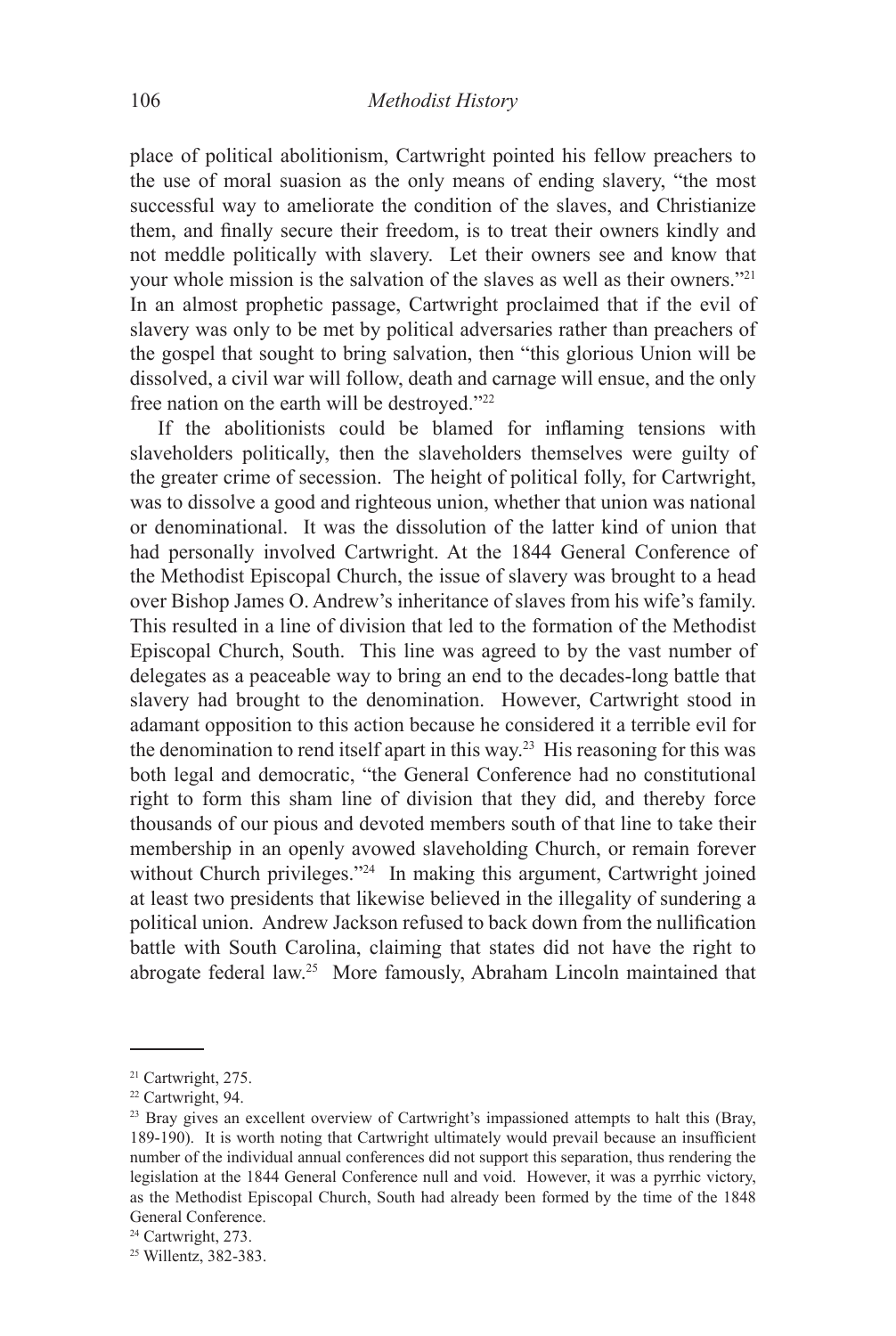the South had no legal right to secede from the Union. 26 Likewise, Lincoln created many of his wartime policies around the belief that many southerners, if given the choice, would openly embrace the Union.<sup>27</sup>

# **Expansionism, Economics & Family**

Given Cartwright's strong sense that securing the Union was fundamental to the American identity, it is not surprising to find that he also was a proponent of expansionism. If the Union was good in itself, then the expansion of the Union would spread that good. This was true for both the national union and the unified Methodist Episcopal Church. His concern for the latter shows up routinely in his *Autobiography* by his inclusion of Annual Conference and General Conference reports discussing the growth of the denomination. While these reports usually take the form of straightforward presentation of statistics or descriptions of widened geographical areas where Methodist preachers were to labor, it is not hard to detect underlying satisfaction in Cartwright at the growth of his beloved denomination.

Cartwright's support for national expansionism, though not an overt topic of his *Autobiography*, is perceptible in his highly positive depictions of both the frontier and the military.28 It is likely that this support was shaped out of his own experience as the child of some of the earliest settlers in Kentucky. By Cartwright's own recollection, his parents were poor. It may well be that they, as a great many other Americans, saw the vast lands to the west as offering opportunities which were no longer available for them along the Eastern seaboard.

The opportunities in the East had been closed to many Americans by the increasing penetration of long-distance trade and the creation of a new capitalist ethic that was at odds with the household economy that had existed from colonial times.<sup>29</sup> This new ethic required people to participate in an unforgiving credit system that demanded the swift and exact payment of debts, rather than allowing for the perpetual indebtedness that the interdependent household economy had promoted. The pressures brought by this new system were sometimes sufficient to drive people out of the East Coast where trade based on credit was most prevalent. Added to this was the burgeoning population and decreasing availability of cheap, fertile land on

<sup>26</sup> Although of little consequence, James Buchanan also believed that secession was illegal. James McPherson, *Battle Cry of Freedom* (New York: Oxford University Press, 1988), 248- 250, 309.

<sup>&</sup>lt;sup>27</sup> The Ten Percent Plan is an excellent example of this. According to Eric Foner, "Lincoln seems to have assumed that the South's former Whigs, many of whom, although large slaveholders, had been reluctant secessionists, would accept his lenient terms." Eric Foner, *A Short History of Reconstruction* (New York: Harper & Row Publishers, 1990), 17.

<sup>&</sup>lt;sup>28</sup> This support may have also generated personal action by Cartwright. Bray considers the possibility that Cartwright participated in the Black Hawk War in 1832 to claim Indian lands for Illinois settlers. Bray, 140-142.

<sup>29</sup> Christopher Clark, *The Roots of Rural Capitalism* (Ithaca, NY: Cornell University Press, 1990), 44.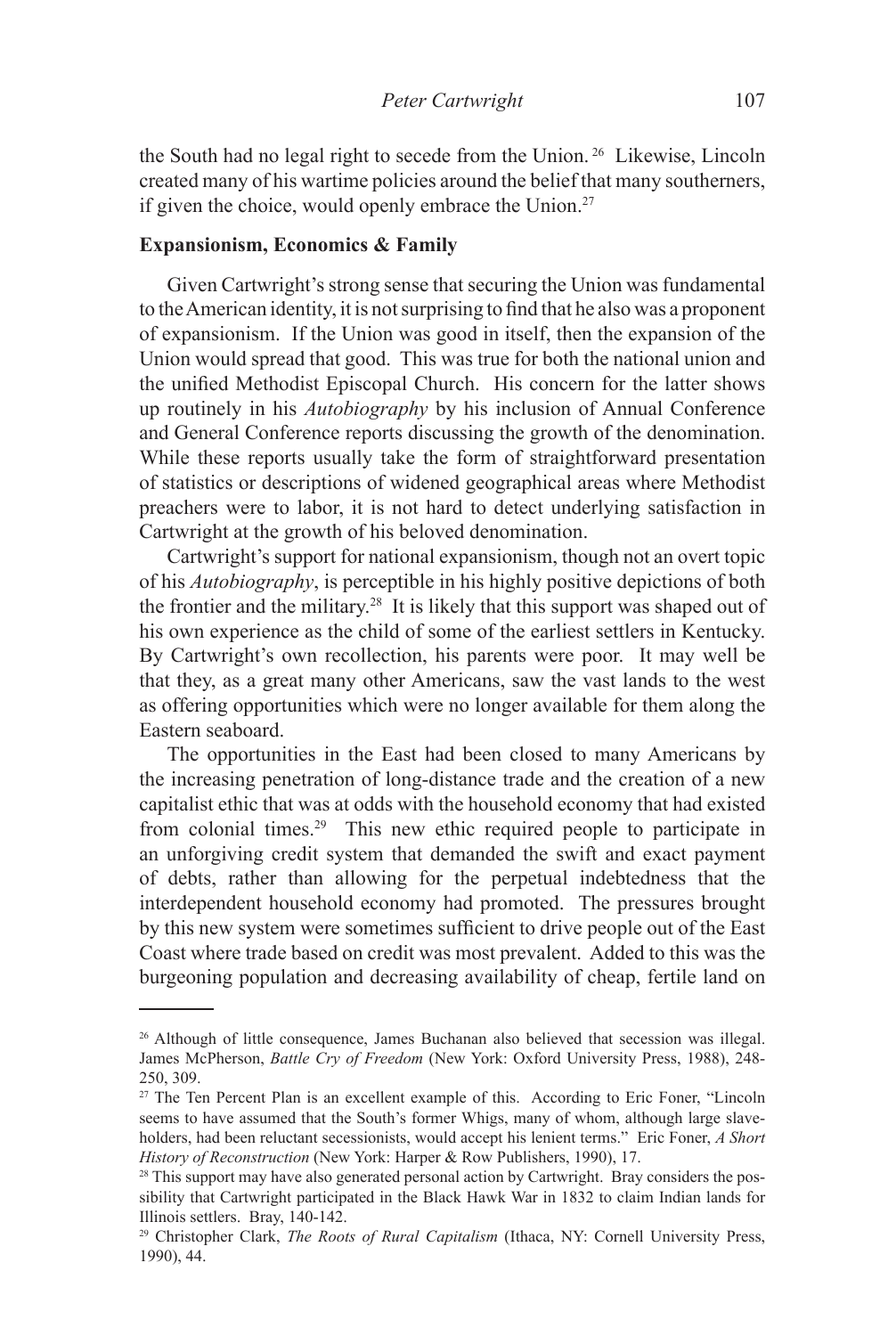the East Coast. This demographic pressure made it even more imperative for the generations of people coming of age in the late eighteenth century and after to head west if they were to establish financially viable, independent households.<sup>30</sup>

The establishment of an independent household in which all the members of a family could be cared for was important to Cartwright. This is particularly noticeable in the one clear break he made with Francis Asbury. Whereas Asbury had unreservedly advocated against preachers getting married because the preachers would be distracted from their work by their wives, Cartwright not only approved of preachers getting married, but also thought it appropriate that they should have children and establish their own permanent places of residence to care for their families. Moreover, Cartwright stood in sympathy with the preachers who had to leave the Methodist itinerancy in order to support their families. He wrote, "Many of our married preachers had been starved into a location, and many more, during their illustrious sacrificing lives, were actually compelled to desist from traveling for want of means to support their families."31

It is important to understand that Cartwright was not suggesting that economic realities should take precedence over the calling of God in the preceding statement. Rather, for Cartwright, the issue was one of men being truly manly by taking care of their families. In this regard, Cartwright's attitude was more in keeping with the colonial understanding of manhood in which men secured their manliness and their position as head of household by providing for their families through maintaining sufficient property to support them. "Property bound families together. Its possession sorted out relationships, and its distribution created a situation of inequality between fathers and children."32 Men held the property, proving their manliness by being able to cultivate the land for the support of their families and, as their children reached adulthood, to parcel out the land so that each child could form an independent household. Cartwright himself had benefitted from this arrangement when his father, having been convinced that "circuit-riding had made his son a man" outfitted him to be independent as a traveling preacher.<sup>33</sup> The desire to continue this provision for his own children was likewise part of what motivated Cartwright to move to Illinois. In addition to wanting to move to a free state, he also listed as one of his motivations for the move, "I believed I could better my temporal circumstances, and procure lands for my children as they grew up."34

Even though Cartwright wanted "better temporal circumstances," it is misguided to see Cartwright as a straightforward apologist for consumerism and the rise of the capitalist market. For Cartwright, consumption was only

<sup>30</sup> Clark, 60-61.

<sup>&</sup>lt;sup>31</sup> Cartwright, 100.

<sup>32</sup> Martin Bruegel, *Farm, Shop, Landing* (Durham, NC: Duke University Press, 2002), 26.

<sup>33</sup> Bray, 52.

<sup>&</sup>lt;sup>34</sup> Cartwright, 165.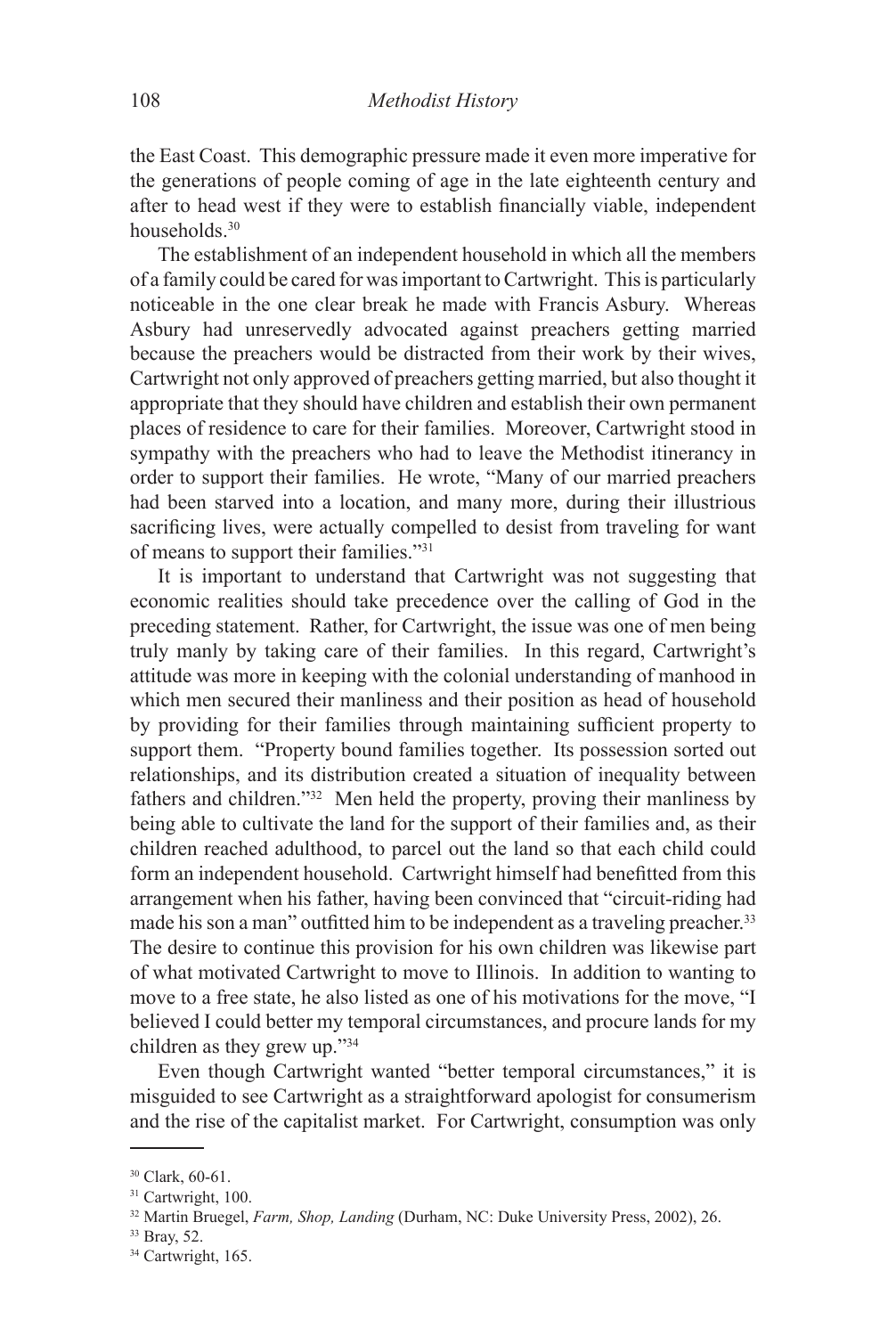permissible within the boundaries of the values that made men providers for their dependents. Charles Sellers gets this right when he analyzed Cartwright's anecdote about encouraging a tight-fisted father to spend his money on providing better things for his wife and daughters, "This old brother was drawn into the market by more than commodity fetishism or even the utility of store goods. Intrafamilial pressure enforced the communal standards Preacher Cartwright invoked."35

Cartwright was also an awkward fit with the rising market because of his overt disdain for fashionable dress and for higher education for preachers. In several passages throughout his *Autobiography*, Cartwright inveighed against both of these evils, intimating that they led people away from Christ by an emphasis on worldliness. In terms of dress he warned, "fashionable frivolities are all contrary to the humble spirit of our Saviour."36 To elucidate this point, he included several anecdotes about men and women alike who, when brought to conversion at camp meetings, renounced their fashionable attire. Two women removed all their jewelry, calling them idols. One man tore off the ruffles from his shirt. All of them came to believe grace was impeded by their ownership of such things.

Likewise, Cartwright feared that by focusing on the education of preachers rather than on their spiritual preparation for the ministry, the Methodist Episcopal Church would be raising up pastoral leaders who would be held in thrall by the world. He pointed out that these educated preachers would not want to do the work of the circuit rider, but would desire more officious positions in the church where they would "get a greater amount of pay, and get it more certainly too, than a traveling preacher. . . Here is a great temptation to those who are qualified to fill those high offices," explaining, "having quieted their consciences with the flattering unction of obtaining sanctified education. . . their moral sensibilities are blunted."<sup>37</sup> Cartwright portrayed several instances in which educated clergy, who were always sent from the East Coast, struggled to engage in useful ministry on the frontier. In one particularly amusing story, Cartwright described how an East Coast preacher was utterly taken by surprise when a very large frontiersman was converted at a camp meeting. The frontiersman scooped up the East Coast preacher in a bear hug of joy from which the preacher was unable to extricate himself for several minutes as the frontiersman bounded enthusiastically around the room.

Cartwright believed that consumption was only permissible when gauged to a certain standard of manliness and that fashionable clothes and institution-educated preachers were an invitation to idolatry. Yet, at the same time, Cartwright did not dismiss the importance of improving one's lot in the world entirely. Indeed, his overt rejection of consumerism for its own

<sup>35</sup> Charles Sellers, *The Market Revolution* (New York: Oxford University Press, 1991), 155.

<sup>36</sup> Cartwright, 63.

<sup>&</sup>lt;sup>37</sup> Cartwright, 65.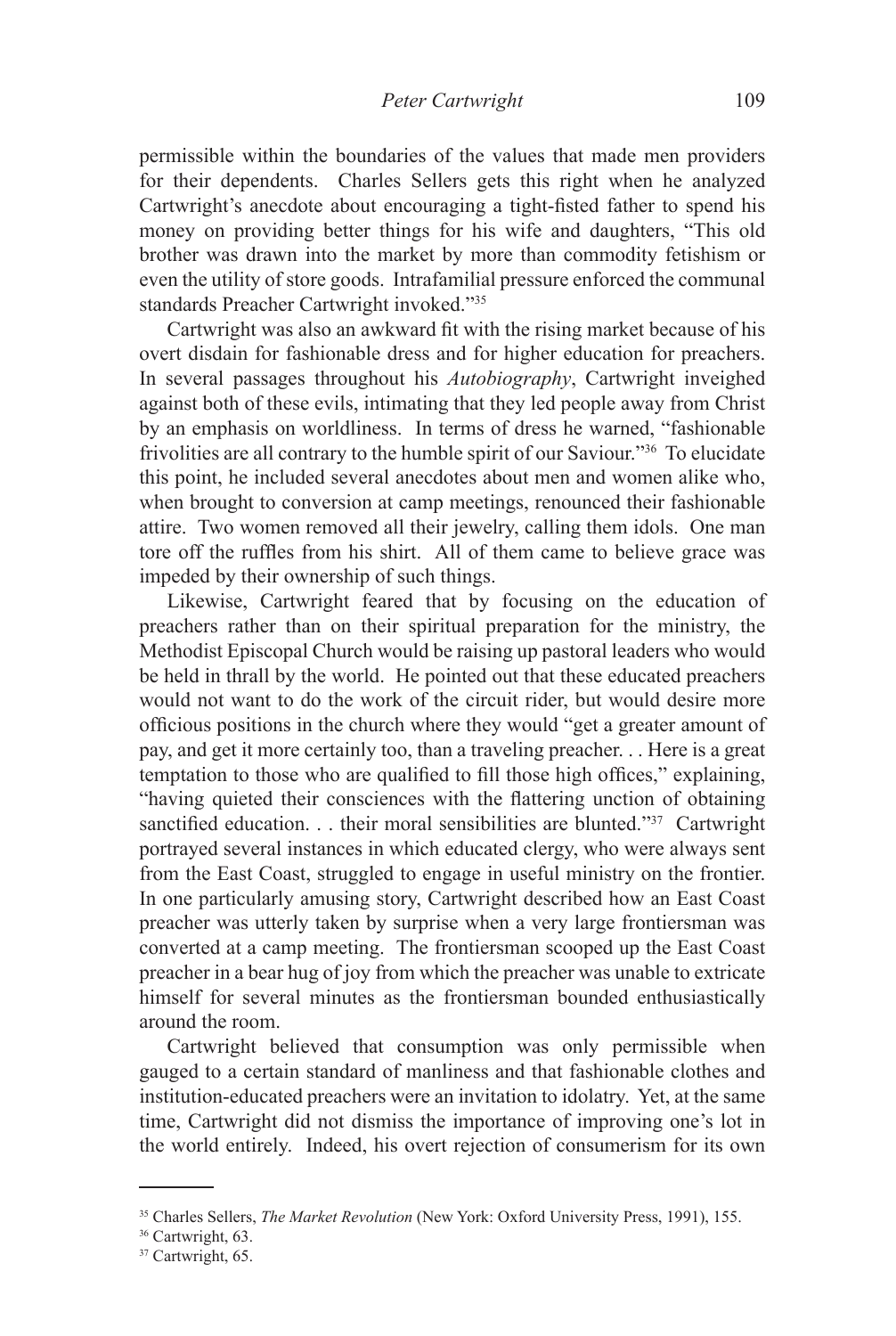sake may have helped sharpen his eye for recognizing when consumer goods were lacking. This is especially notable in his observation about the clothing of the Kentucky preachers, "they did not generally receive in a whole year money enough to get them a suit of clothes; and if people, and preachers too, had not dressed in home-spun clothing, and the good sisters had not made and presented their preachers with clothing, they generally must retire from itinerant life, and go to work and clothe themselves."38 Here, Cartwright saw the lack of good clothes as sufficient reason for a preacher to stop preaching and get a better paying job. In this regard, Cartwright's opinions embody the observation made by Michael Zakim, "while commerce served as the source of corruption because it made the pursuit of luxury possible, it was no less an agent of civilization. This was because the absence of material improvement was as much an affront to virtue as it was its guarantor."<sup>39</sup>

### **The Manhood of Preachers**

As noted earlier, woven into Cartwright's statements about the economy are hints of the value that Cartwright placed on manhood. Economically, manhood was defined by a man's independence and his ability to provide for his family. Manhood was also defined by the ability of a man to hold fast to his purpose in the face of pervasive difficulties. The epitome of this manhood was found in the old-fashioned Methodist circuit rider, a character who Cartwright described at length:

A Methodist preacher, in those days, when he felt that God had called him to preach, instead of hunting up a college or Biblical institute, hunted up a hardy pony of a horse, and some traveling apparatus, and with his library always at hand, namely Bible, Hymn Book, and Discipline, he started, and with a text that never wore out nor grew stale, he cried, "Behold the Lamb of God, that taketh away the sin of the world." In this way he went through storms of wind, hail, snow, and rain; climbed hills and mountains, traversed valleys, plunged through swamps, swam swollen streams, lay out all night, wet, weary, and hungry, held his horse by the bridle all night, or tied him to a limb, slept with his saddle blanket for a bed, his saddle or saddle-bags as a pillow.<sup>40</sup>

The circuit rider is a man because he is able to restrain utterly his passions, channeling them all to the single purpose of preaching the gospel regardless of how insurmountable this task may seem. This is contrasted to the seminarytrained preachers who are, in actuality, giving in to their passion for money and ease by undertaking their studies.

In understanding manhood this way, Cartwright's frustrations with the seminary-trained preachers could be understood in terms of the generational conflicts that arose over the definition of manhood during the 1830s. Whereas Cartwright represented the late eighteenth century masculine ideal,

<sup>38</sup> Cartwright, 74.

<sup>39</sup> Michael Zakim, *Ready-Made Democracy* (Chicago: The University of Chicago Press, 2002), 19.

<sup>40</sup> Cartwright, 164.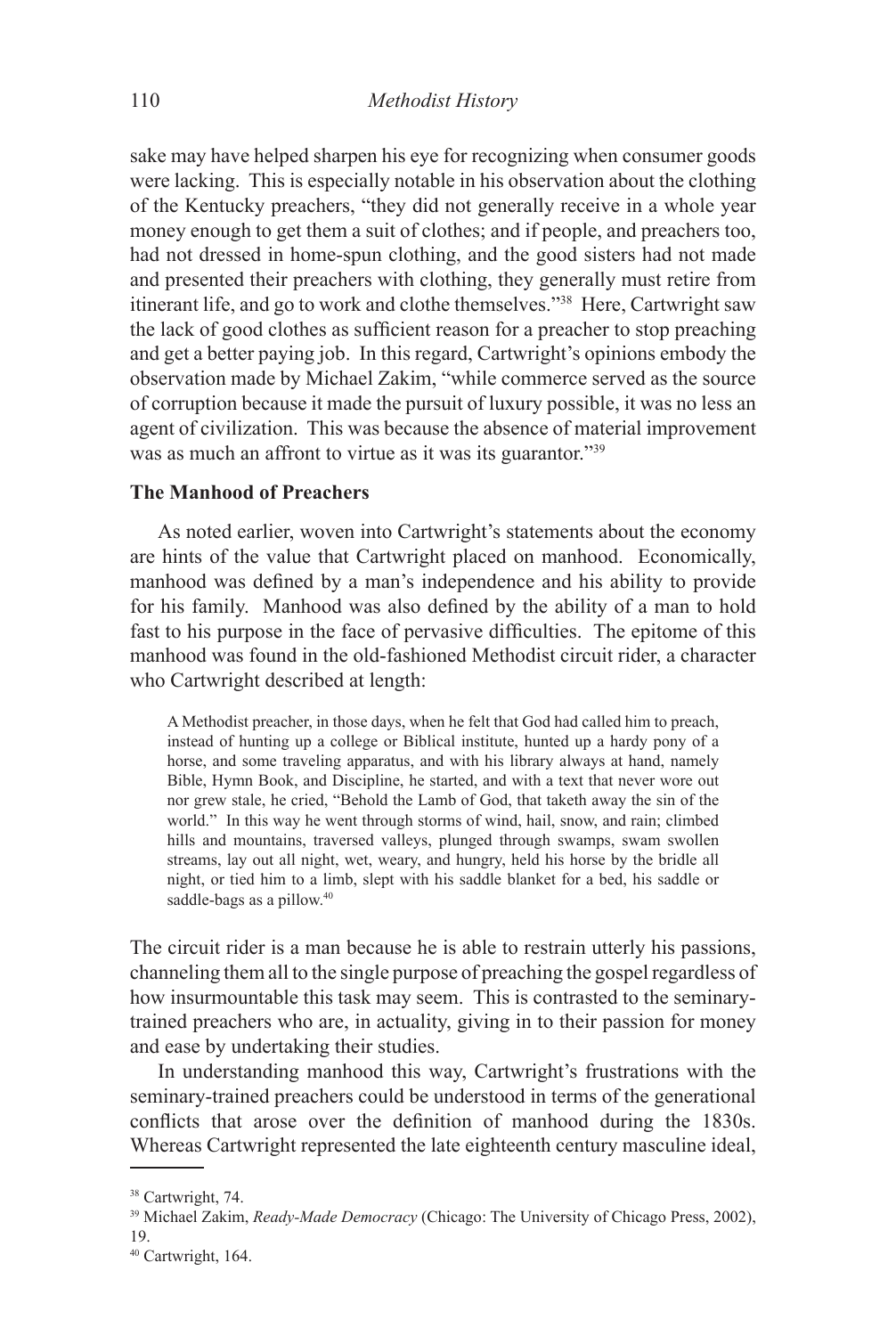which was characterized by "independence, toughness and self-command, while also connoting feeling, sympathy, and humaneness,"<sup>41</sup> the seminarytrained preachers were more akin to the reformers who formed the young men's reformation societies. These young men reformers "insisted that their vision of manliness had been forged in opposition to the aggressive and acquisitive manliness that had developed during the post-revolutionary generation."42 Casting Cartwright's relationship with the seminary-trained preachers this way helps explain the numerous passages concerning them and the combination of offense and bemusement that he expressed toward them.

If Cartwright could be considered too aggressive by the standards of seminary-trained preachers, other men assumed he would not be aggressive enough because of his role as a Methodist preacher. The men in this second group were termed "rowdies" by Cartwright, and they show up in virtually every anecdote he related in his *Autobiography* concerning camp meetings. The rowdies were local men who had little respect for preachers and who resented having the preachers attempt to enforce a new moral standard that forbade the vices the rowdies likely indulged in as symbols of their manliness (e.g., drinking alcohol). Often the rowdies sought to disrupt the camp meetings through intimidation, violence, vandalism or practical jokes, likely assuming that the preachers were not sufficiently manly to stand against their onslaught.<sup>43</sup>

The contests between Cartwright and the rowdies can be seen in terms of what Amy Greenberg describes as two competing understandings of manhood in Antebellum America: restrained manhood and martial manhood. According to Greenberg, the restrained man derived his "manhood from being morally upright, reliable, and brave," while the martial man "believed that the masculine qualities of strength, aggression, and even violence, better defined a true man than did the firm and upright manliness of restrained men."44 Under these appellations, Cartwright would have been the restrained man while the rowdies would have been martial men.

However, according to Cartwright, the rowdies never gained an upper hand on him in spite of their more aggressive nature.<sup>45</sup> This was due to the fact that Cartwright being restrained in morality did not require him to be a pacifist. Cartwright's editorial on an incident in which a rowdy at one of his camp meetings challenged him to a fight (which Cartwright managed to avoid by scaring the rowdy off before the fight started) provides an excellent

<sup>41</sup> Bruce Dorsey, *Reforming Men & Women: Gender in the Antebellum City* (Ithaca, NY: Cornell University Press, 2002), 21.

 $42$  Dorsey,  $110$ .

<sup>43</sup> Notably, had it not been for his dramatic conversion, Cartwright was on his way to being one of these men during his adolescence. Bray, 20-21.

<sup>44</sup> Amy S. Greenberg, *Manifest Manhood and the Antebellum American Empire* (New York: Cambridge University Press, 2005), 12.

<sup>45</sup> Bray gives us a good qualification on this point by demonstrating Cartwright never wrote about a situation in which he was beaten or humiliated. Bray, 44, 81.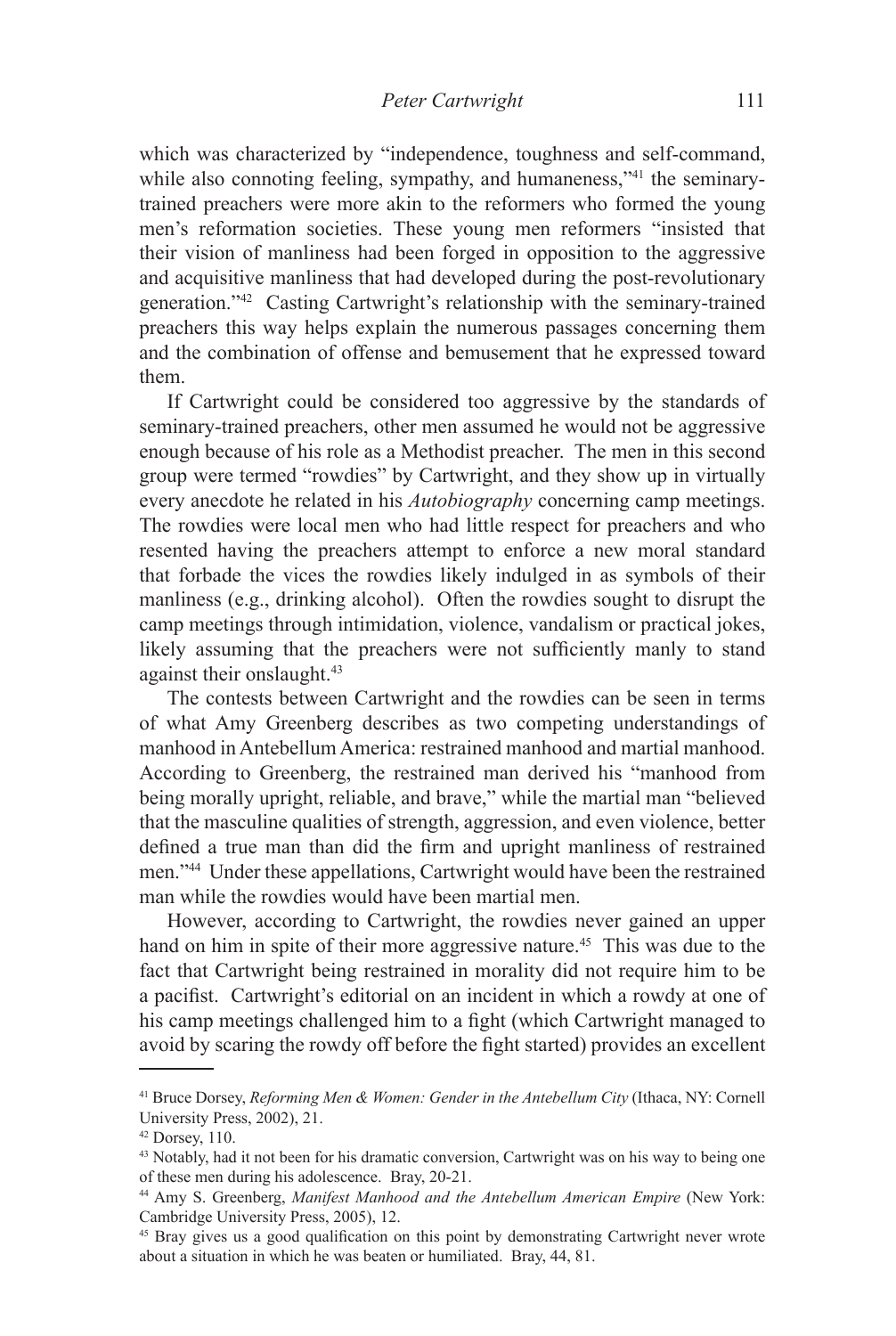example of the ability of the restrained man to take on martial qualities when needed. "It may be asked what I would have done if this fellow had gone with me to the woods. This is hard to answer, for it was a part of my creed to love everybody, but to fear no one; and I did not permit myself to believe any man could whip me till it was tried; and I did not permit myself to premeditate expedients in such cases. I should no doubt have proposed to him to have prayer first, and then followed the openings of Providence."<sup>46</sup> Cartwright's manhood was found in restraining any violent impulses for the sake of Christ, to the point of not even thinking about such impulses, but being ready and able to prove physical superiority through martial might. This proves well Greenberg's caveat, "By calling these men restrained, I do not mean to infer that they were weak, afraid of conflict, or feminized."<sup>47</sup>

## **A Preacher, His Church, and His Nation in Transition**

While Cartwright and his fellow preachers may not have been feminized, it is clear that he was concerned that his church was becoming so. Indeed, Cartwright seemed to be aware of the fact that his world was changing during the latter part of his ministry, and he was not pleased with it. In the closing chapters of his *Autobiography*, he showed this by becoming a fullthroated croaker, lamenting the declension of the Methodists, including the loss of circuit riding appointments, family devotions, camp meetings and class meetings as regular practices of the Methodists.48 He also was appalled at the hints of "extravagance" that had begun to be acceptable among the Methodists of his day as well as the laxity that allowed men and women to sit on the same side of the church with each other. His view of these changes can be summed up in his thoughts on having worshiped in a Boston church, which had completely shifted to these new practices. At once he was both resigned to the inevitability of the church adopting these practices yet convinced of the sinfulness of this:

I shall not attempt a labored argument here against these evils, for I suppose, where these practices have become the order of the day, it would be exceedingly hard to overcome the prejudice in favor of them, though I am sure, from every observation I have been able to make, that their tendencies are to formality, and often engender pride, and destroy the spirituality of Divine worship; it gives precedence to the rich, proud, and fashionable part of our hearers, and unavoidably blocks up the way of the poor; and no stumbling-block should be put in the way of one of these little ones that believe in Christ.49

What Cartwright observed as failings in the Methodists were, in fact, a sign of things to come throughout the nation as a whole. With the political

<sup>46</sup> Cartwright, 96.

<sup>47</sup> Greenberg, 12.

<sup>&</sup>lt;sup>48</sup> Wigger offers an excellent overview of the croakers, their specific complaints about Methodist declension, and the Methodists who took the view opposing theirs. Wigger, 181-190.

<sup>49</sup> Cartwright, 310.